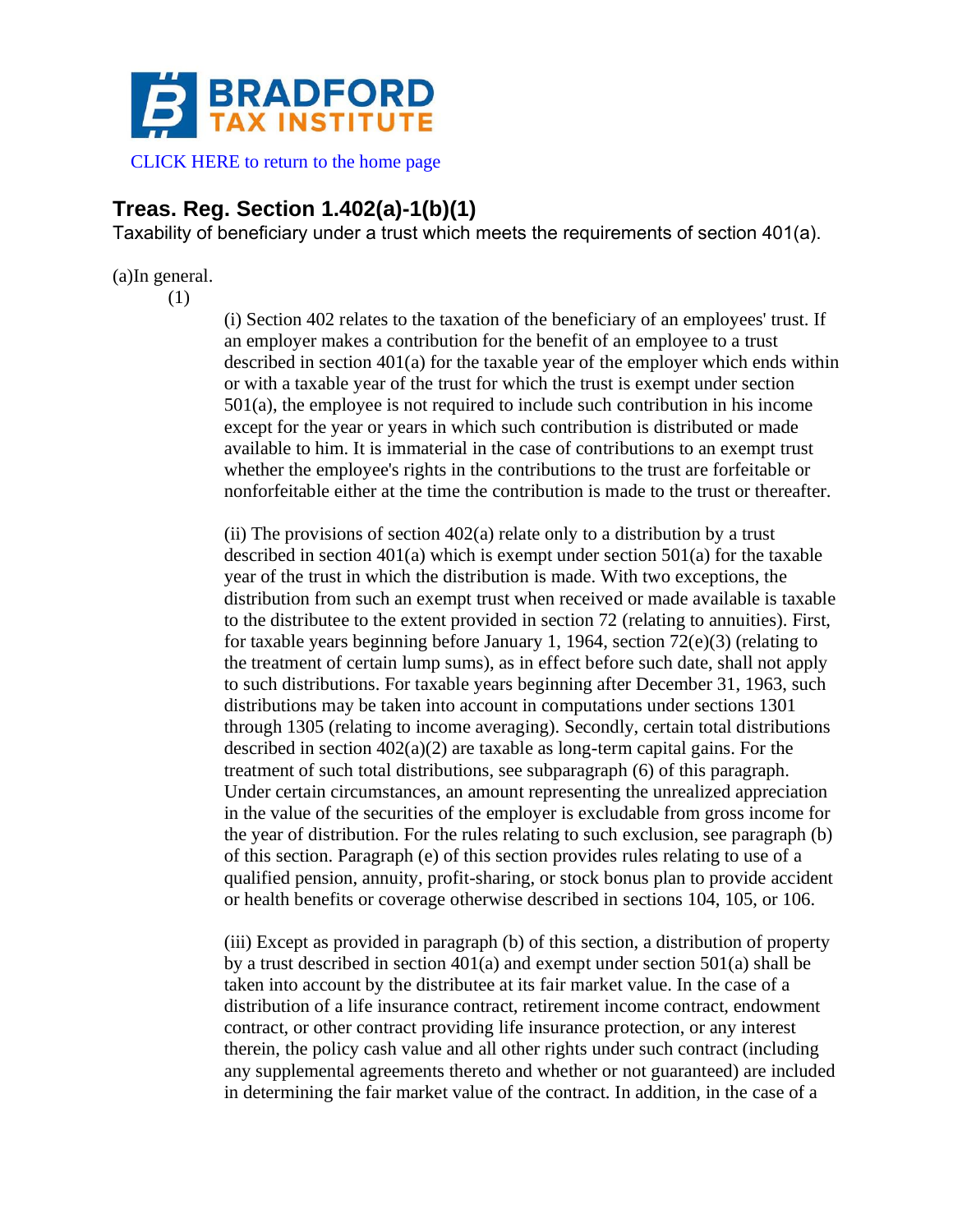transfer of property that occurs on or after August 29, 2005 where a trust described in section 401(a) and exempt under section 501(a) transfers property to a plan participant or beneficiary in exchange for consideration and where the fair market value of the property transferred exceeds the value of the consideration, then the excess of the fair market value of the property transferred by the trust over the value of the consideration received by the trust is treated as a distribution to the distributee under the plan for all purposes under the Internal Revenue Code. Where such a transfer occurs before that date, the excess of the fair market value of the property transferred by the trust over the value of the consideration received by the trust is includible in the gross income of the participant or beneficiary under section 61. However, such a transfer of a life insurance contract, retirement income contract, endowment contract, or other contract providing life insurance protection occurring before that date is not treated as a distribution for purposes of applying the requirements of subchapter D of chapter 1 of subtitle A of the Internal Revenue Code.

(iv) If a trust is exempt for the taxable year in which the distribution occurs, but was not so exempt for one or more prior taxable years under section 501(a) (or under section 165(a) of the Internal Revenue Code of 1939 for years to which such section was applicable), the contributions of the employer which were includible in the gross income of the employee for the taxable year when made shall, in accordance with section 72(f), also be treated as part of the consideration paid by the employee.

(v) If the trust is not exempt at the time the distribution is received by or made available to the employee, see section 402(b) and paragraph (b) of §1.402(b)-1.

(vi) For the treatment of amounts paid to provide medical benefits described in section 401(h) as defined in paragraph (a) of §1.401-14, see paragraph (h) of §1.72-15.

(2) If a trust described in section  $401(a)$  and exempt under section  $501(a)$  purchases an annuity contract for an employee and distributes it to the employee in a year in which the trust is exempt, and the contract contains a cash surrender value which may be available to an employee by surrendering the contract, such cash surrender value will not be considered income to the employee unless and until the contract is surrendered. For the rule as to nontransferability of annuity contracts issued after 1962, see  $$1.401-9(b)(1)$ . For additional requirements regarding distributions of annuity contracts, see, e.g., §§1.401(a)-20, Q&A-2, 1.401(a)(31)-1, Q&A-17, and 1.401(a)(9)-6, Q&A-4. However, the distribution of an annuity contract must be treated as a lump sum distribution for purposes of determining the amount of tax under the 10-year averaging rule of section 402(e) (as in effect prior to amendment by the Tax Reform Act of 1986, Public Law 99- 514, 100 Stat. 2085). If, however, the contract distributed by such exempt trust is a life insurance contract, retirement income contract, endowment contract, or other contract providing life insurance protection, the fair market value of the contract at the time of distribution must be included in the distributee's income in accordance with the provisions of section 402(a), except to the extent that, within 60 days after the distribution of the contract, all or any portion of such value is irrevocably converted into a contract under which no part of any proceeds payable on death at any time would be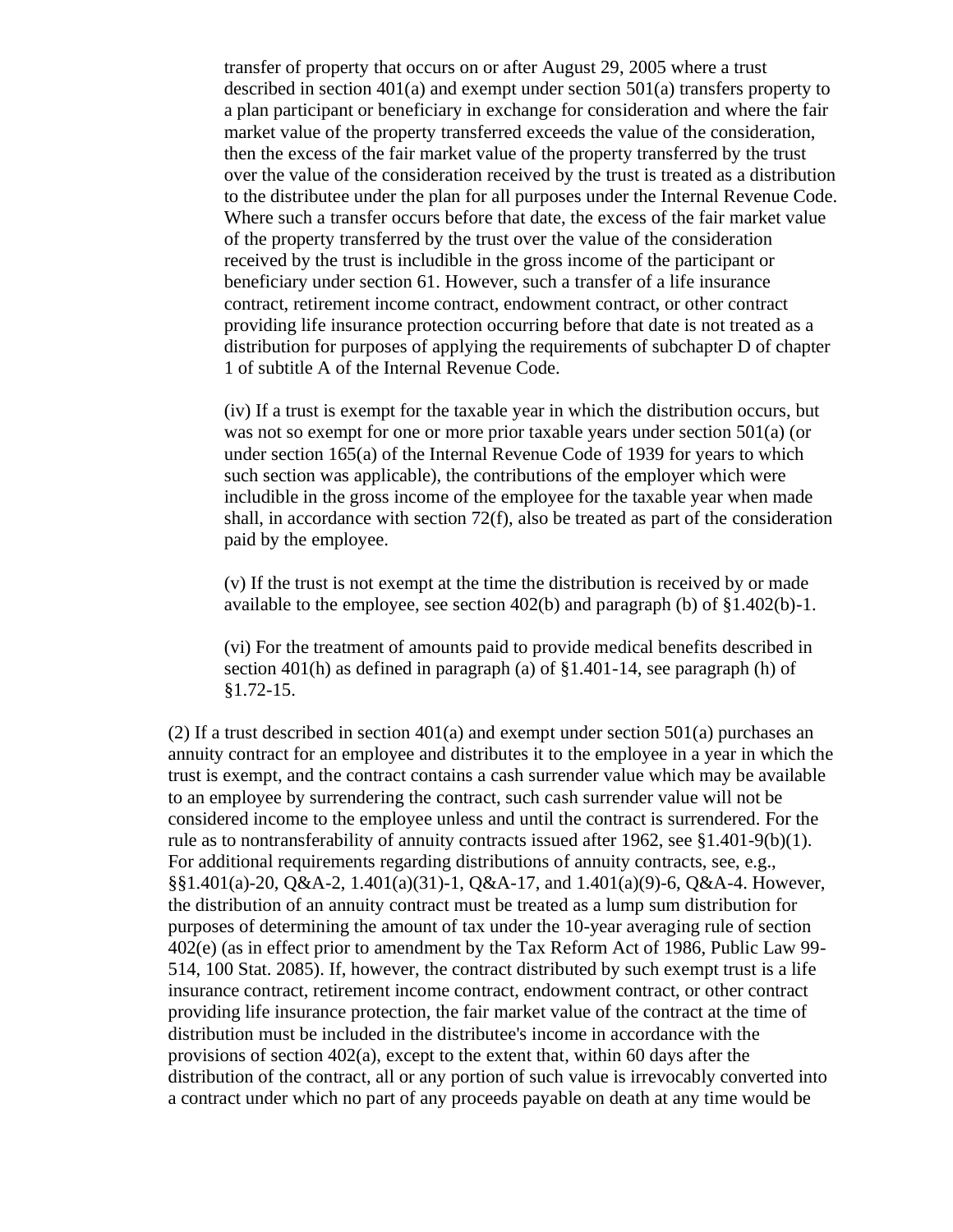excludable under section 101(a) (relating to life insurance proceeds), or the contract is treated as a rollover contribution under section 402(c). If the contract distributed by such trust is a transferable annuity contract, or a retirement income, endowment, or other life insurance contract and such contract is not treated as a rollover contribution under section 402(c), then, notwithstanding the preceding sentence, the fair market value of the contract is includible in the distributee's gross income unless, within such 60 days, such contract is made nontransferable.

(3) For the rules applicable to premiums paid by a trust described in section 401(a) and exempt under section 501(a) for the purchase of retirement income, endowment, or other contracts providing life insurance protection payable upon the death of the employeeparticipant, see paragraph (b) of §1.72-16.

(4) For the rules applicable to the amounts payable by reason of the death of an employee under a contract providing life insurance protection, or an annuity contract, purchased by a trust described in section 401(a) and exempt under section 501(a), see paragraph (c) of §1.72-16.

(5) If pension or annuity payments or other benefits are paid or made available to the beneficiary of a deceased employee or a deceased retired employee by a trust described in section 401(a) which is exempt under section 501(a), such amounts are taxable in accordance with the rules of section 402(a) and this section. In case such amounts are taxable under section 72, the "investment in the contract" shall be determined by reference to the amount contributed by the employee and by applying the applicable rules of sections 72 and 101(b)(2)(D). In case the amounts paid to, or includible in the gross income of, the beneficiaries of the deceased employee or deceased retired employee constitute a distribution to which subparagraph (6) of this paragraph is applicable, the extent to which the distribution is taxable is determined by reference to the contributions of the employee, by reference to any prior distributions which were excludable from gross income as a return of employee contributions, and by applying the applicable rules of sections 72 and 101(b).

(6)

(i) If the total distributions payable with respect to any employee under a trust described in section 401(a) which in the year of distribution is exempt under section 501(a) are paid to, or includible in the gross income of, the distributee within one taxable year of the distributee on account of the employee's death or other separation from the service, or death after such separation from service, the amount of such distribution, to the extent it exceeds the net amount contributed by the employee, shall be considered a gain from the sale or exchange of a capital asset held for more than six months. The total distributions payable are includible in the gross income of the distributee within one taxable year if they are made available to such distributee and the distributee fails to make a timely election under section 72(h) to receive an annuity in lieu of such total distributions. The "net amount contributed by the employee" is the amount actually contributed by the employee plus any amounts considered to be contributed by the employee under the rules of section  $72(f)$ ,  $101(b)$ , and subparagraph  $(3)$  of this paragraph, reduced by any amounts theretofore distributed to him which were excludable from gross income as a return of employee contributions. See, however,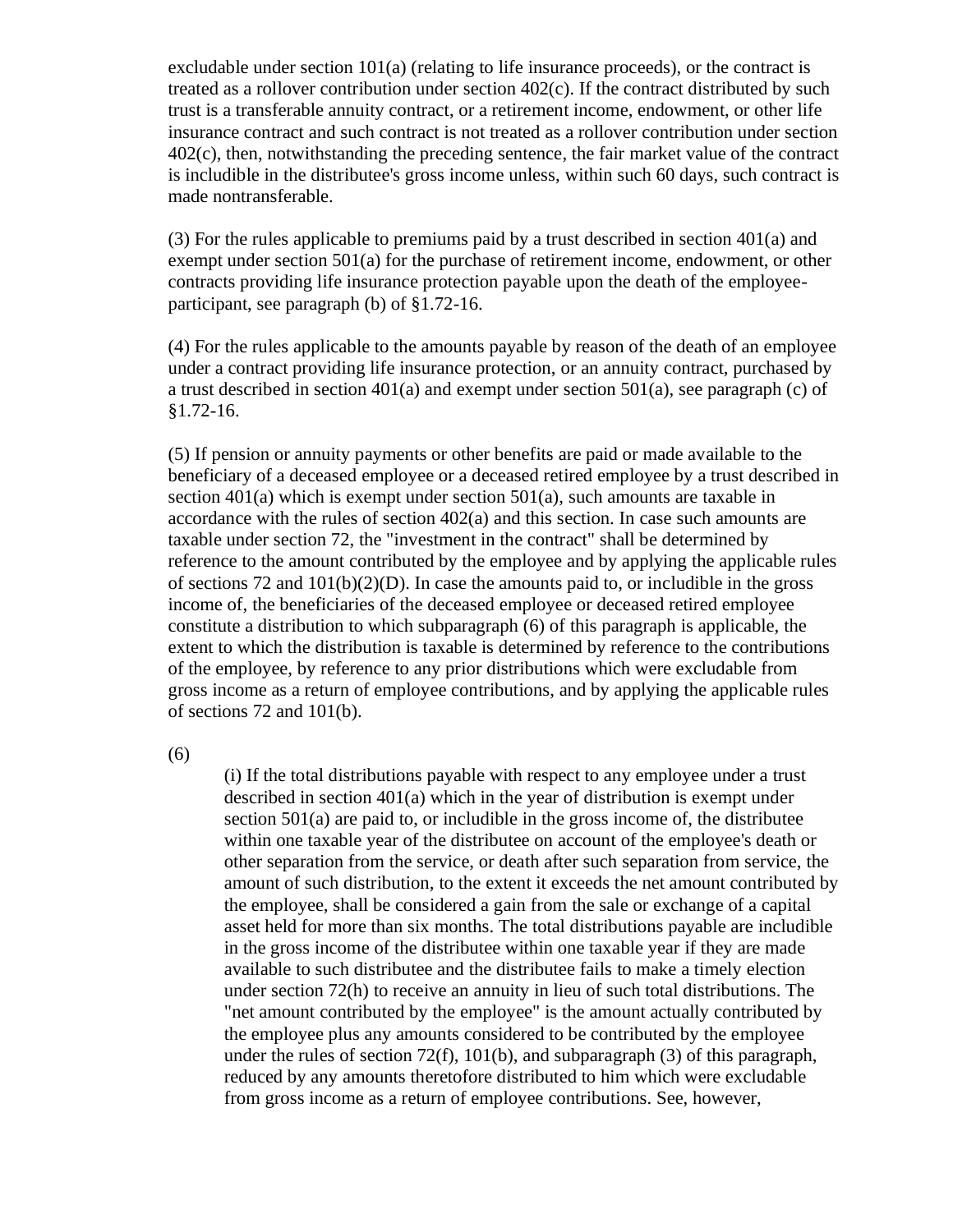paragraph (b) of this section for rules relating to the exclusion of amounts representing net unrealized appreciation in the value of securities of the employer corporation. In addition, all or part of the amount otherwise includible in gross income under this paragraph by a nonresident alien individual in respect of a distribution by the United States under a qualified pension plan may be excludable from gross income under section  $402(a)(4)$ . For rules relating to such exclusion, see paragraph (c) of this section. For additional rules relating to the treatment of total distributions described in this subdivision in the case of a nonresident alien individual, see sections 871 and 1441 and the regulations thereunder.

(ii) The term "total distributions payable" means the balance to the credit of an employee which becomes payable to a distributee on account of the employee's death or other separation from the service or on account of his death after separation from the service. Thus, distributions made before a total distribution (for example, annuity payments received by the employee after retirement), will not defeat application of the capital gains treatment with respect to the total distributions received by a beneficiary upon the death of the employee after retirement. However, a distribution on separation from service will not receive capital gains treatment unless it constitutes the total amount in the employee's account at the time of his separation from service. If the total amount in the employee's account at the time of his death or other separation from the service or death after separation from the service is paid or includible in the gross income of the distributee within one taxable year of the distributee, such amount is entitled to the capital gains treatment notwithstanding that in a later taxable year an additional amount, attributable to the last year of service, is credited to the account of the employee and distributed.

(iii) If an employee retires and commences to receive an annuity but subsequently, in some succeeding taxable year, is paid a lump sum in settlement of all future annuity payments, the capital gains treatment does not apply to such lump sum settlement paid during the lifetime of the employee since it is not a payment on account of separation from the service, or death after separation, but is on account of the settlement of future annuity payments.

(iv) If the "total distributions payable" are paid or includible in the gross income of several distributees within one taxable year on account of the employee's death or other separation from the service or on account of his death after separation from the service, the capital gains treatment is applicable. The total distributions payable are paid within one taxable year of the distributees when, for example, a portion of such total is distributed in cash to one distributee and the balance is used to purchase an annuity contract which is distributed to the other distributee. However, if the share of any distributee is not paid or includible in his gross income within the same taxable year in which the shares of the other distributees are paid or includible in their gross income, none of the distributees is entitled to the capital gains treatment, since the total distributions payable are not paid or includible in the distributees' gross income within one taxable year. For example, if the total distributions payable are made available to each of two distributees and one elects to receive his share in cash while the other makes a timely election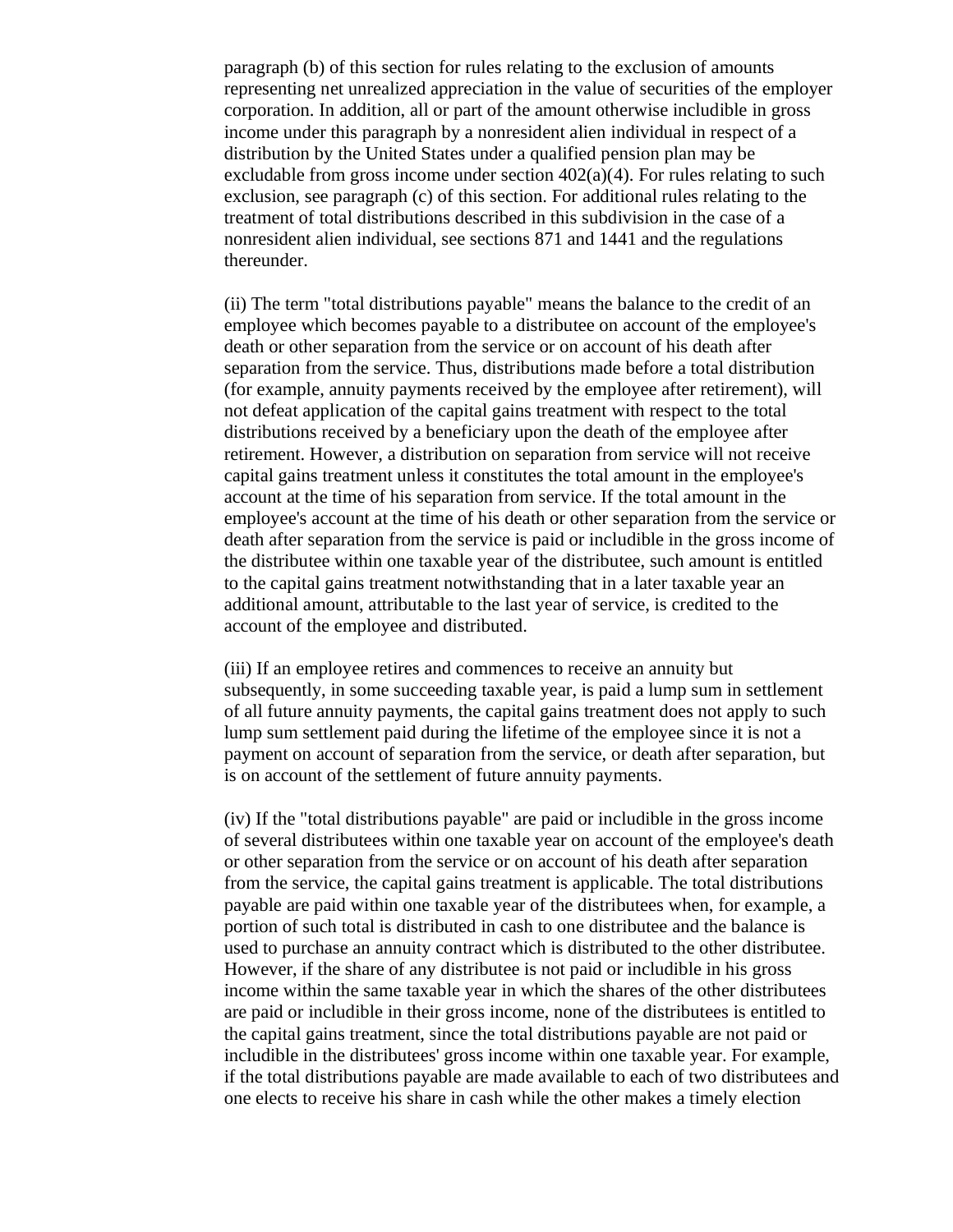under section 72(h) to receive his share in installment payments from the trust, the capital gains treatment does not apply to either distributee.

#### (v) [Reserved.]

(vi) The term "total distributions payable" does not include United States Retirement Plan Bonds held by a trust to the credit of an employee. Thus, a distribution by a qualified trust may constitute a total distributions payable with respect to an employee even though the trust retains retirement plan bonds registered in the name of such employee. Similarly, the proceeds of a retirement plan bond received as a part of the total amount to the credit of an employee will not be entitled to capital gains treatment.

(vii) For purposes of determining whether the total distributions payable to an employee have been distributed within one taxable year, the term "total distributions payable" includes amounts held by a trust to the credit of an employee which are attributable to contributions on behalf of the employee while he was a self-employed individual in the business with respect to which the plan was established. Thus, a distribution by a qualified trust is not a total distributions payable with respect to an employee if the trust retains amounts which are so attributable.

(viii) The term "total distributions payable" does not include any amount which has been placed in a separate account for the funding of medical benefits described in section 401(h) as defined in paragraph (a) of §1.401-14. Thus, a distribution by a qualified trust may constitute a total distributions payable with respect to an employee even though the trust retains amounts attributable to the funding of medical benefits described in section 401(h).

(7) The capital gains treatment provided by section  $402(a)(2)$  and subparagraph (6) of this paragraph is not applicable to distributions paid to a distributee to the extent such distributions are attributable to contributions made on behalf of an employee while he was a self-employed individual in the business with respect to which the plan was established. For the taxation of such amounts, see §1.72-18. For the rules for determining the amount attributable to contributions on behalf of an employee while he was selfemployed, see paragraphs  $(b)(4)$  and  $(c)(2)$  of such section.

(8) For purposes of this section, the term "employee" includes a self-employed individual who is treated as an employee under section  $401(c)(1)$ , and paragraph (b) of §1.401-10, and the term "employer" means the person treated as the employer of such individual under section  $401(c)(4)$ .

(b)Distributions including securities of the employer corporation.

(1)In general.

(i) If a trust described in section  $401(a)$  which is exempt under section  $501(a)$ makes a distribution to a distributee, and such distribution includes securities of the employer corporation, the amount of any net unrealized appreciation in such securities shall be excluded from the distributee's income in the year of such distribution to the following extent: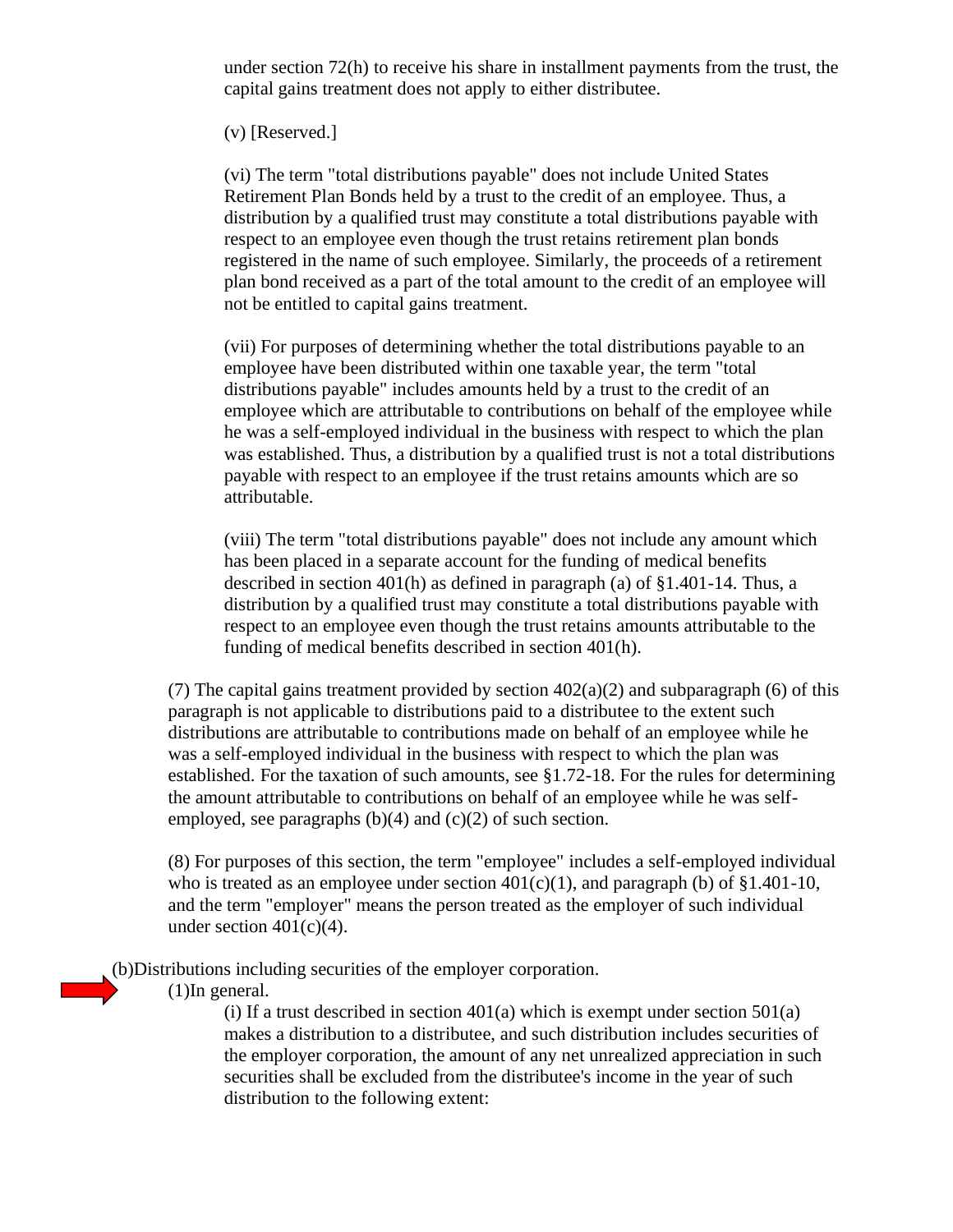(A) If the distribution constitutes a total distribution to which the regulations of paragraph (a)(6) of this section are applicable, the amount to be excluded is the entire net unrealized appreciation attributable to that part of the total distribution which consists of securities of the employer corporation; and

(B) If the distribution is other than a total distribution to which paragraph (a)(6) of this section is applicable, the amount to be excluded is that portion of the net unrealized appreciation in the securities of the employer corporation which is attributable to the amount considered to be contributed by the employee to the purchase of such securities.

The amount of net unrealized appreciation which is excludable under the regulations of (a) and (b) of this subdivision shall not be included in the basis of the securities in the hands of the distributee at the time of distribution for purposes of determining gain or loss on their subsequent disposition. In the case of a total distribution the amount of net unrealized appreciation which is not included in the basis of the securities in the hands of the distributee at the time of distribution shall be considered as a gain from the sale or exchange of a capital asset held for more than six months to the extent that such appreciation is realized in a subsequent taxable transaction. However, if the net gain realized by the distributee in a subsequent taxable transaction exceeds the amount of the net unrealized appreciation at the time of distribution, such excess shall constitute a long-term or short-term capital gain depending upon the holding period of the securities in the hands of the distributee.

 $(i)$  For purposes of section  $402(a)$  and of this section, the term "securities" means only shares of stock and bonds or debentures issued by a corporation with interest coupons or in registered form, and the term "securities of the employer corporation" includes securities of a parent or subsidiary corporation (as defined in subsections (e) and (f) of section 425) of the employer corporation.

(2)Determination of net unrealized appreciation.

(i) The amount of net unrealized appreciation in securities of the employer corporation which are distributed by the trust is the excess of the market value of such securities at the time of distribution over the cost or other basis of such securities to the trust. Thus, if a distribution consists in part of securities which have appreciated in value and in part of securities which have depreciated in value, the net unrealized appreciation shall be considered to consist of the net increase in value of all of the securities included in the distribution. For this purpose, two or more distributions made by a trust to a distributee in a single taxable year of the distributee shall be treated as a single distribution.

(ii) For the purpose of determining the net unrealized appreciation on a distributed security of the employer corporation, the cost or other basis of such security to the trust shall be computed in accordance with whichever of the following rules is applicable:

(A) If a security was earmarked for the account of a particular employee at the time it was purchased by or contributed to the trust so that the cost or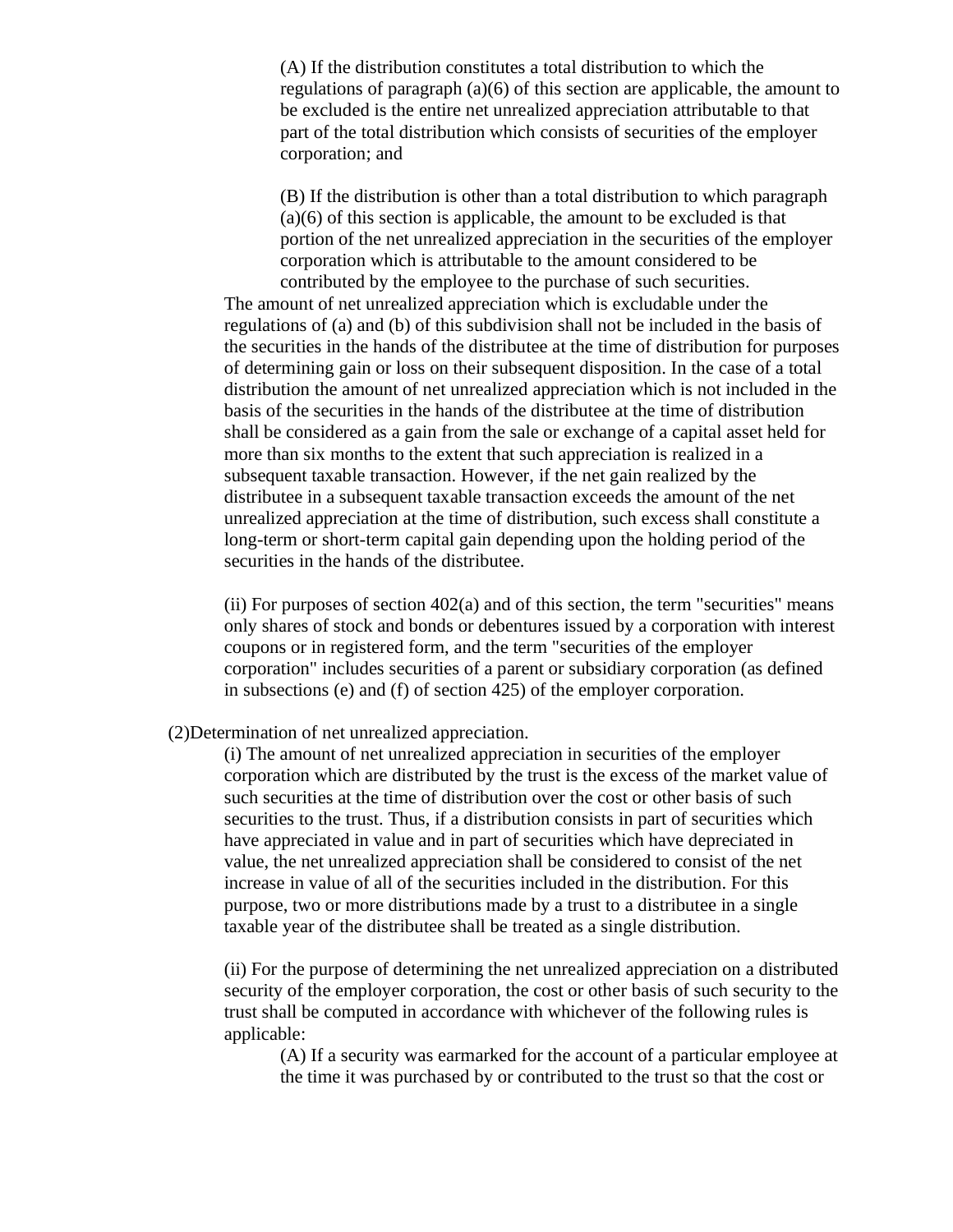other basis of such security to the trust is reflected in the account of such employee, such cost or other basis shall be used.

(B) If as of the close of each taxable year of the trust (or other specified period of time not in excess of 12 consecutive calendar months) the trust allocates among the accounts of participating employees all securities acquired by the trust during the period (exclusive of securities unallocated under a plan providing for allocation in whole shares only), the cost or other basis to the trust of any securities allocated as of the close of a particular allocation period shall be the average cost or other basis to the trust of all securities of the same type which were purchased or otherwise acquired by the trust during such allocation period. For purposes of determining the average cost to the trust of securities included in a subsequent allocation, the actual cost to the trust of the securities unallocated as of the close of a prior allocation period shall be deemed to be the average cost or other basis to the trust of securities of the same type allocated as of the close of such prior allocation period.

(C) In a case where neither (a) nor (b) of this subdivision is applicable, if the trust fund, or a specified portion thereof, is invested exclusively in one particular type of security of the employer corporation, and if during the period the distributee participated in the plan none of such securities has been sold except for the purpose of paying benefits under the trust or for the purpose of enabling the trustee to obtain funds with which to exercise rights which have accrued to the trust, the cost or other basis to the trust of all securities distributed to such distributee shall be the total amount credited to the account of such distributee (or such portion thereof as was available for investment in such securities) reduced by the amount available for investment but uninvested on the date of distribution. If at the time of distribution to a particular distributee a portion of the amount credited to his account is forfeited, appropriate adjustment shall be made with respect thereto in determining the cost or other basis to the trust of the securities distributed.

(D)

(1) In all other cases, there shall be used the average cost (or other basis) to the trust of all securities of the employer corporation of the type distributed to the distributee which the trust has on hand at the time of the distribution, or which the trust had on hand on a specified inventory date which date does not precede the date of distribution by more than twelve calendar months. If a distribution includes securities of the employer corporation of more than one type, the average cost (or other basis) to the trust of each type of security distributed shall be determined. The average cost to the trust of securities of the employer corporation on hand on a specified inventory date (or on hand at the time of distribution) shall be computed on the basis of their actual cost, considering the securities most recently purchased to be those on hand, or by means of a moving average calculated by subtracting from the total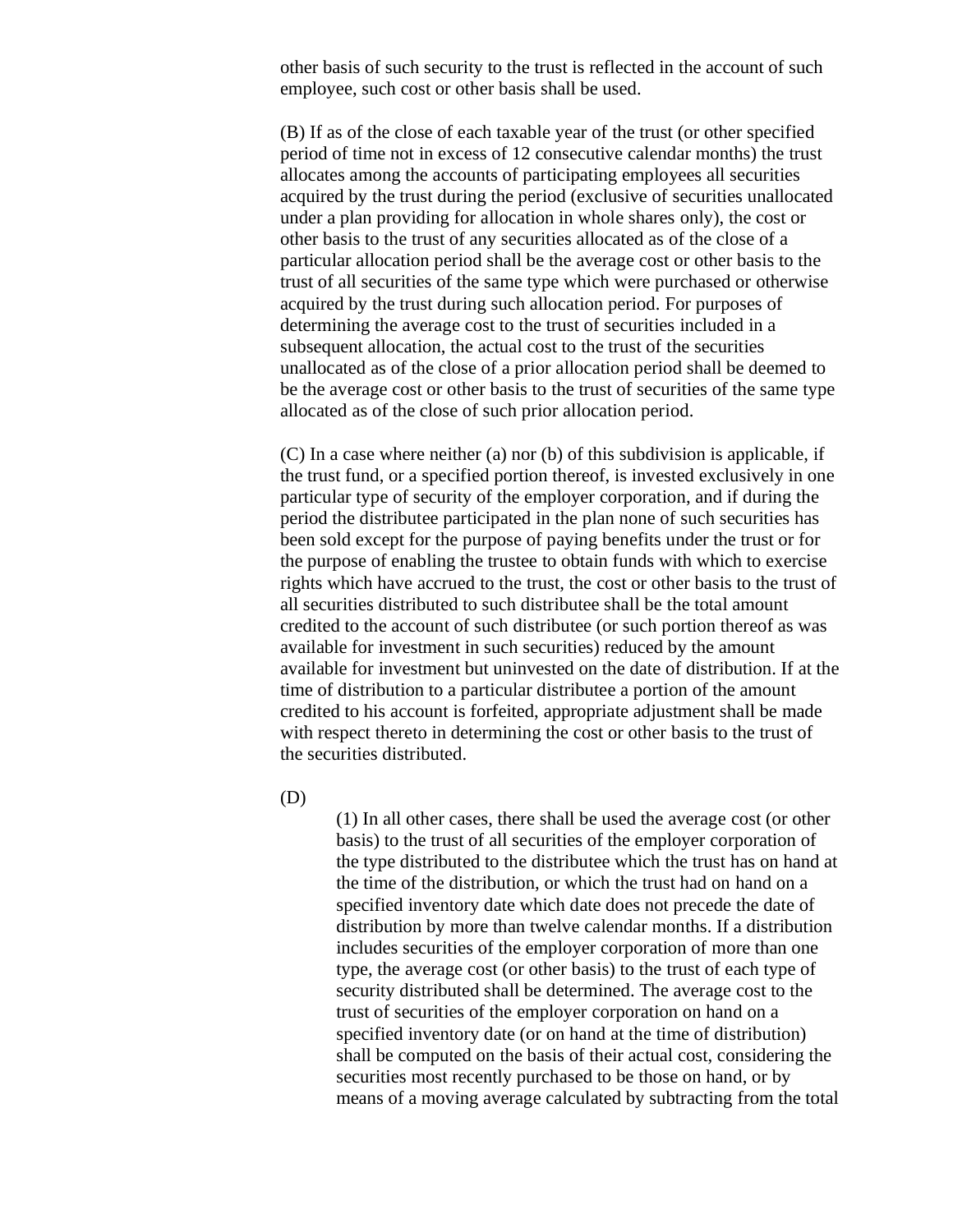cost of securities on hand immediately preceding a particular sale or distribution an amount computed by multiplying the number of securities sold or distributed by the average cost of all securities on hand preceding such sale or distribution.

(2) These methods of computing average cost may be illustrated by the following examples:

Example (1). A, a distributee who makes his income tax returns on the basis of a calendar year, receives on August 1, 1954, in a total distribution, to which paragraph (a)(6) of this section is applicable, ten shares of class D stock of the employer corporation. On July 1, 1954 (the specified inventory date of the trust), the trust had on hand 80 shares of class D stock. The average cost of the 10 shares distributed, on the basis of the actual cost method, is \$100 computed as follows:

Shares Purchase date Cost per share Total cost

| 20 | June 24, 1954 \$101 \$2,020 |       |
|----|-----------------------------|-------|
| 40 | Ian 10 1953 102             | 4.080 |

| ு  |  | $J$ and $I$ $U$ , $I$ $J$ $J$ $J$ $J$ $I$ | T,000 |
|----|--|-------------------------------------------|-------|
| 20 |  | Oct. 20, 1952 95                          | 1,900 |

80 8,000

Example (2). B, a distributee who makes his income tax returns on the basis of a calendar year, receives on October 31, 1954, in a total distribution, to which paragraph (a)(6) of this section is applicable, 20 shares of class E stock of the employer corporation. The specified inventory date of the trust is the last day of each calendar year. The trust had on hand on December 31, 1952, 1,000 shares of class E stock of the employer corporation. During the calendar year 1953 the trust distributed to four distributees a total of 100 shares of such stock and acquired, through a number of purchases, a total of 120 shares. The average cost of the 20 shares distributed to B, on the basis of the moving average method, is \$52 computed as follows:

| Shares Total cost                               | Average cost |                 |      |       |
|-------------------------------------------------|--------------|-----------------|------|-------|
| On hand Dec. 31, 1952                           |              | 1,000 \$50,000  | \$50 |       |
| Distributed during 1953 at average cost of \$50 |              |                 | 100  | 5,000 |
| 45,000<br>900                                   |              |                 |      |       |
| Purchased during 1953                           | 120          | 8.040           |      |       |
| On hand Dec. 31, 1953                           |              | 1,020 53,040 52 |      |       |

(3)Unrealized appreciation attributable to employee contributions. In any case in which it is necessary to determine the amount of net unrealized appreciation in securities of the employer corporation which is attributable to contributions made by an employee: (i) The cost or other basis of the securities to the trust and the amount of net unrealized appreciation shall first be determined in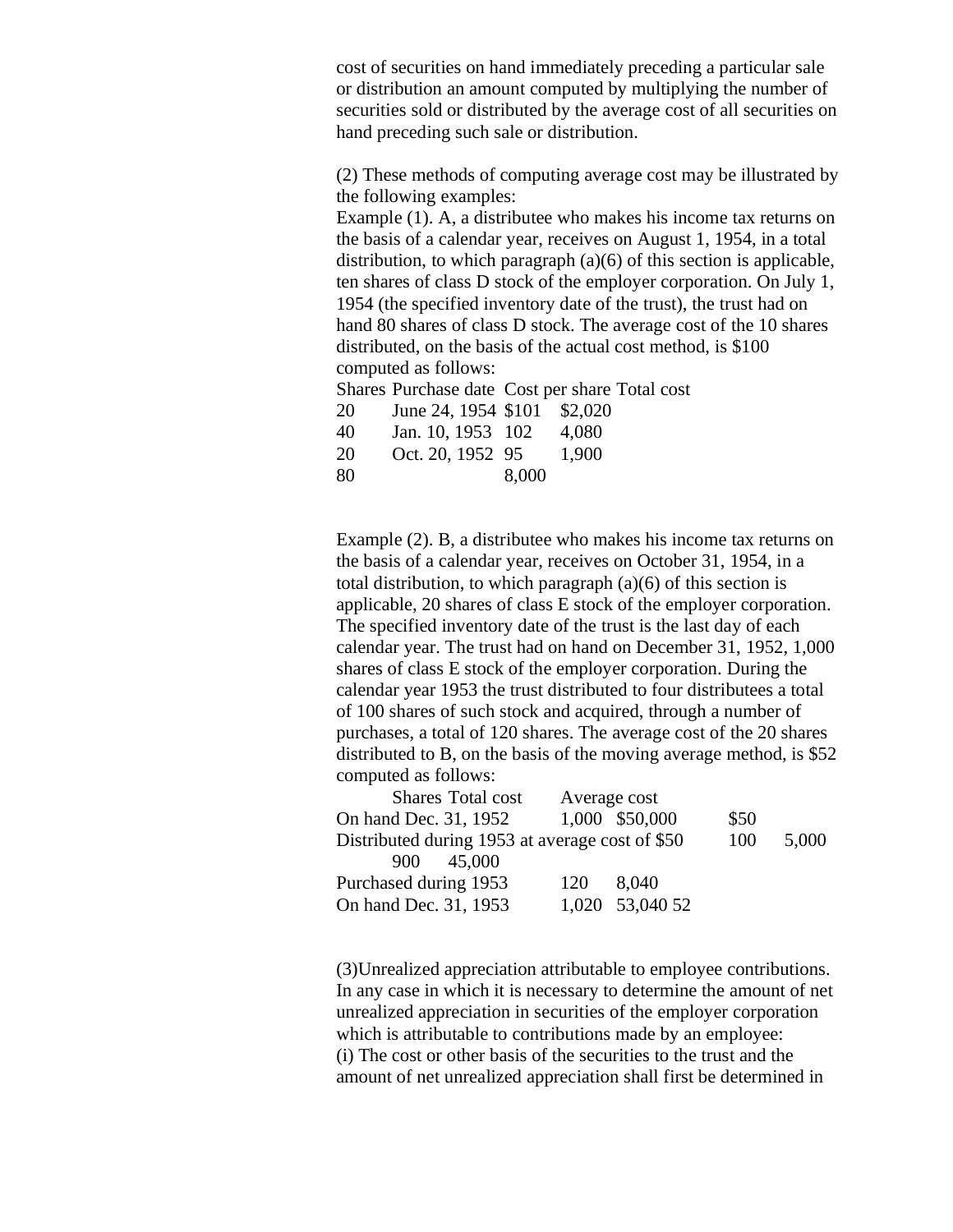accordance with the regulations in subparagraph (2) of this paragraph;

(ii) The amount contributed by the employee to the purchase of the securities shall be solely the portion of his actual contributions to the trust properly allocable to such securities, and shall not include any part of the increment in the trust fund expended in the purchase of the securities;

(iii) The amount of net unrealized appreciation in the securities distributed which is attributable to the contributions of the employee shall be that proportion of the net unrealized appreciation determined under the regulations of subparagraph (2) of this paragraph which the contributions of the employee properly allocable to such securities bear to the cost or other basis to the trust of the securities;

(iv) If a distribution consists solely of securities of the employer corporation, the contributions of the employee expended in the purchase of such securities shall be allocated to the securities distributed in a manner consistent with the principles set forth in subparagraph  $(2)(ii)(a)$ ,  $(b)$ ,  $(c)$ , or  $(d)$  of this paragraph, whichever is applicable. Thus, the amount of the employee's contribution which can be identified as having been expended in the purchase of a particular security shall be allocated to such security, and the amount of such contribution which cannot be so identified shall be allocated ratably among the securities distributed. If a distribution consists in part of securities of the employer corporation and in part of cash or other property, appropriate allocation of a portion of the employee's contribution to such cash or other property shall be made unless such allocation is inconsistent with the terms of the plan or trust.

(v) The application of this subparagraph may be illustrated by the following example:

Example. A trust distributes ten shares of stock issued by the employer corporation each of which has an average cost to the trust of \$100, consisting of employee contributions in the amount of \$60 and employer contributions in the amount of \$40, and on the date of distribution has a fair market value of \$180. The portion of the net unrealized appreciation attributable to the contributions of the employee with respect to each of the shares of stock is \$48 computed as follows:

 $(1)$  Value of one share of stock on distribution  $$180$ 

- (2) Employee contributions 60
- (3) Employer contributions 40
- (4) Total contributions 100
- (5) Net unrealized appreciation 80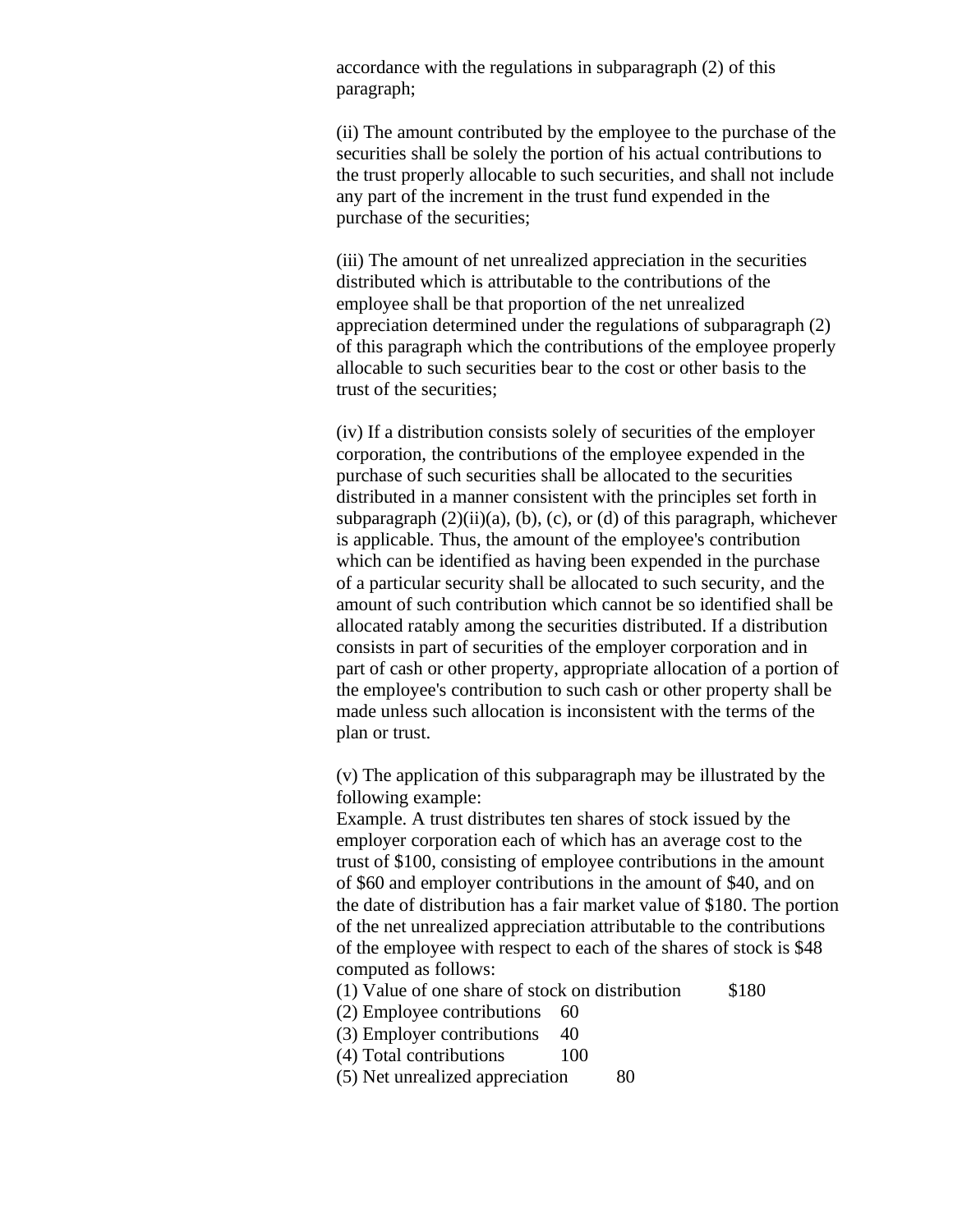(6) Portion of net unrealized appreciation attributable to employee contributions 60/100 (amount of employee contributions (item 2) over total contributions (item 4) of \$80 (item 5)) 48

(vi) For the purpose of determining gain or loss to the distributee in the year or years in which any share of stock referred to in the example in subdivision (v) of this subparagraph is sold or otherwise disposed of in a taxable transaction, the basis of each such share in the hands of the distributee at the time of the distribution by the trust will be \$132 computed as follows: (a) Employee contributions  $$60$ (b) Employer contributions (taxable as ordinary income in the year the securities were distributed) 40 (c) Portion of net unrealized appreciation attributable to employer contributions (item (5) minus item (6)) (taxable as ordinary income in the year the securities were distributed) 32 (d) Basis of stock 132

(4)Change in exempt status of trust. For principles applicable in making appropriate adjustments if the trust was not exempt for one or more years before the year of distribution, see paragraph (a) of this section.

(c)Certain distributions by United States to nonresident alien individuals.

(1) This paragraph applies to a distribution-

(i) Which is made by the United States under a pension plan described in section 401(a);

(ii) Which is made in respect of services performed by an employee of the United States; and

(iii) Which is received by, or made available to, a nonresident alien individual (including a nonresident alien individual who is a beneficiary of a deceased employee) during a taxable year beginning after December 31, 1959.

The amount of such a distribution that is includible in the gross income of the nonresident alien individual under section  $402(a)(1)$  or (2) shall not exceed an amount which bears the same ratio to the amount which would be includible in gross income if it were not for this paragraph, as-

(a) The aggregate basic salary paid by the United States to the employee for his services in respect of which the distribution is being made, reduced by the amount of such basic salary which was not includible in the employee's gross income by reason of being from sources without the United States, bears to

(b) The aggregate basic salary paid by the United States to the employee for his services in respect of which the distribution is being made.

See section 402(a)(4). See, also, paragraph (a) of this section for rules relating to the amount that is includible in gross income under section  $402(a) (1)$  or  $(2)$  in the case of a distribution under a pension plan described in section 401(a).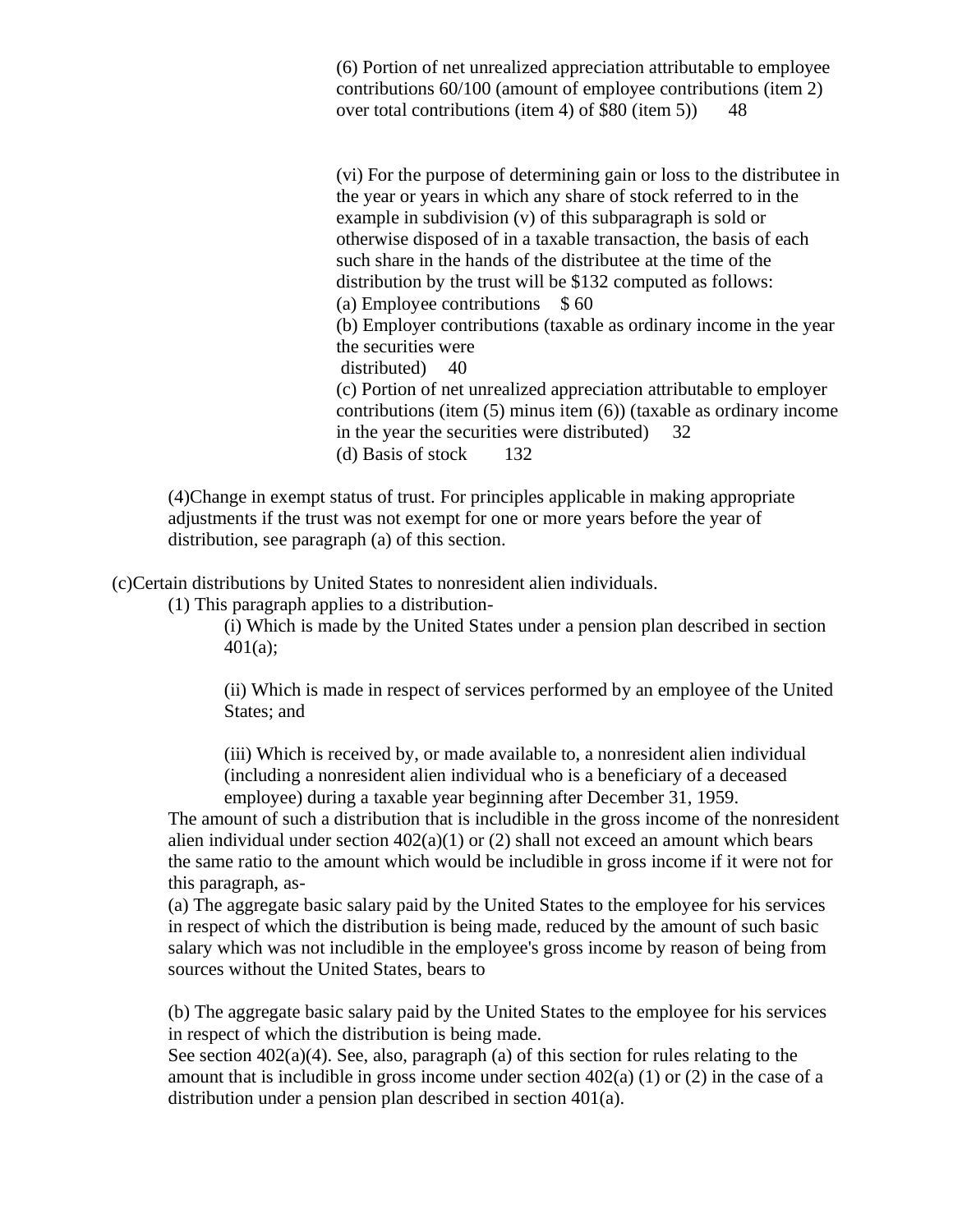(2) For purposes of applying section  $402(a)(4)$  and this paragraph to distributions under the Civil Service Retirement Act (5 U.S.C. 2251), the term "basic salary" shall have the meaning provided in section 1(d) of such Act. In applying section  $402(a)(4)$  and this paragraph to distributions under any other qualified pension plan of the United States, such term shall have a similar meaning. Thus, for example, "basic salary" does not, in any case, include bonuses, allowances, or overtime pay.

(3) The rules in this paragraph may be illustrated by the following examples:

Example (1). A, a retired employee of the United States who performed all of his services for the United States in a foreign country, receives, in respect of such services, a monthly pension of \$200 under the Civil Service Retirement Act (a pension plan described in section 401(a)). A received an aggregate basic salary for his services for the United States of \$100,000. A was a nonresident alien individual during the whole of his employment with the United States and, therefore, his basic salary from the United States was not includible in his gross income by reason of being from sources without the United States. A would be required, under section 72 but without regard to section  $402(a)(4)$  and this paragraph, to include \$60 of each monthly pension payment in his gross income. The amount that is includible in A's gross income under section  $402(a)(1)$  with respect to the monthly payments received during taxable years beginning after December 31, 1959, and while A is a nonresident alien individual, is computed as follows:

(i) Amount of distribution includible in gross income under section 72 without regard to section  $402(a)(4)$  \$60

(ii) Aggregate basic salary for services for United States 100,000

(iii) Aggregate basic salary for services for United States reduced by amount of such salary not includible in A's gross income by reason of being from sources without the United States 0

(iv) Amount includible in A's gross income under section  $402(a)(1)(iii) \div (ii) \times (i)$ , or \$0 ]  $$100,000 \times $60$  0

Example (2). B, a retired employee of the United States who performed services for the United States both in a foreign country and in the United States, receives, in respect of such services, a monthly pension of \$240 under the Civil Service Retirement Act. B received an aggregate basic salary for his services for the United States of \$120,000; \$80,000 of which was for his services performed in the United States, and \$40,000 of which was for his services performed in the foreign country. B was a nonresident alien individual during the whole of his employment with the United States and, consequently, the \$40,000 basic salary for his services performed in the foreign country was not includible in his gross income by reason of being from sources without the United States. B would be required, under section 72 but without regard to section  $402(a)(4)$  and this paragraph, to include \$165 of each monthly pension in his gross income. The amount that is includible in B's gross income under section  $402(a)(1)$  with respect to the monthly payments received during taxable years beginning after December 31, 1959, and while B is a nonresident alien individual, is computed as follows:

(i) Amount of distribution includible in gross income under section 72 without regard to section  $402(a)(4)$  \$165

(ii) Aggregate basic salary for services for United States 120,000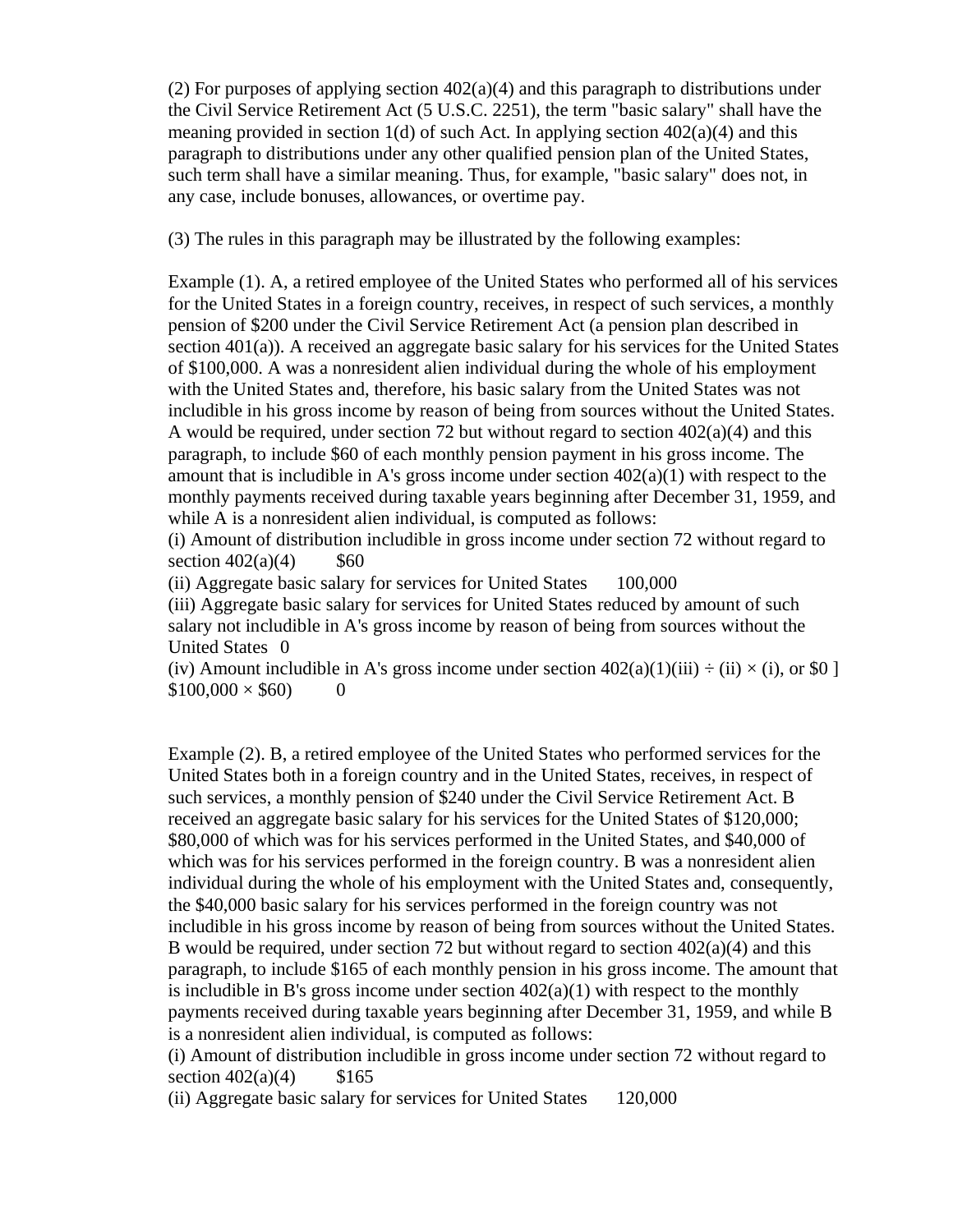(iii) Aggregate basic salary for services for United States reduced by amount of such salary not includible in B's gross income by reason of being from sources without the United States (\$120,000 − \$40,000) 80,000

(iv) Amount includible in B's gross income under section  $402(a)(1)((iii) \div (ii) \times (i)$ , or  $$80,000]$ \$120,000  $\times$  \$165) 110

(d)Salary reduction, cash or deferred arrangements.

(1)Inclusion in income. Whether a contribution to an exempt trust or plan described in section 401(a) or 403(a) is made by the employer or the employee is determined on the basis of the particular facts and circumstances of each case. Nevertheless, an amount contributed to a plan or trust will, except as otherwise provided under paragraph (d)(2) of this section, be treated as contributed by the employee if it was contributed at the employee's election, even though the election was made before the year in which the amount was earned by the employee or before the year in which the amount became currently available to the employee. Any amount treated as contributed by the employee is includible in the gross income of the employee for the year in which the amount would have been received by the employee but for the election. Thus, for example, amounts contributed to an exempt trust or plan by reason of a salary reduction agreement under a cash or deferred arrangement are treated as received by the employee when they would have been received by the employee but for the election to defer. Accordingly, they are includible in the gross income of the employee for that year (except as provided under paragraph (d)(2) of this section). See  $$1.401(k)-1(a)(3)(iv)$  and (2)(iv) for the meaning of currently available and cash or deferred arrangement, respectively.

(2)Amounts not included in income.

(i) Qualified cash or deferred arrangement. Elective contributions as defined in §1.401(k)-6 for a plan year made by an employer on behalf of an employee pursuant to a cash or deferred election under a qualified cash or deferred arrangement, as defined in  $\S1.401(k)-1(a)(4)(i)$ , are not treated as received by or distributed to the employee or as employee contributions. For plan years beginning after December 31, 1992, whether a cash or deferred election is made under a qualified cash or deferred arrangement is determined without regard to the special rules for certain collectively bargained plans contained in §1.401(k)-  $1(a)(5)(iv)(B)$ . As a result, elective contributions under these plans are treated as employee contributions for purposes of this section if the cash or deferred arrangement does not satisfy the actual deferral percentage test of section  $401(k)(3)$  or otherwise fails to be a qualified cash or deferred arrangement.

(ii) Matching contributions. Matching contributions described in §1.401(m)-  $1(a)(2)$  and section  $401(m)(4)$  are not treated as contributed by an employee merely because they are made by the employer as a result of an employee's election.

(iii) Effect of certain one-time elections. Amounts contributed to an exempt plan or trust described in section 401(a) or 403(a) pursuant to the one-time irrevocable employee election to participate in a plan described in  $\S1.401(k)$ -1(a)(3)(v) are not treated as contributed by an employee. Similarly, amounts contributed to an exempt plan or trust described in section 401(a) or 403(a) in which self-employed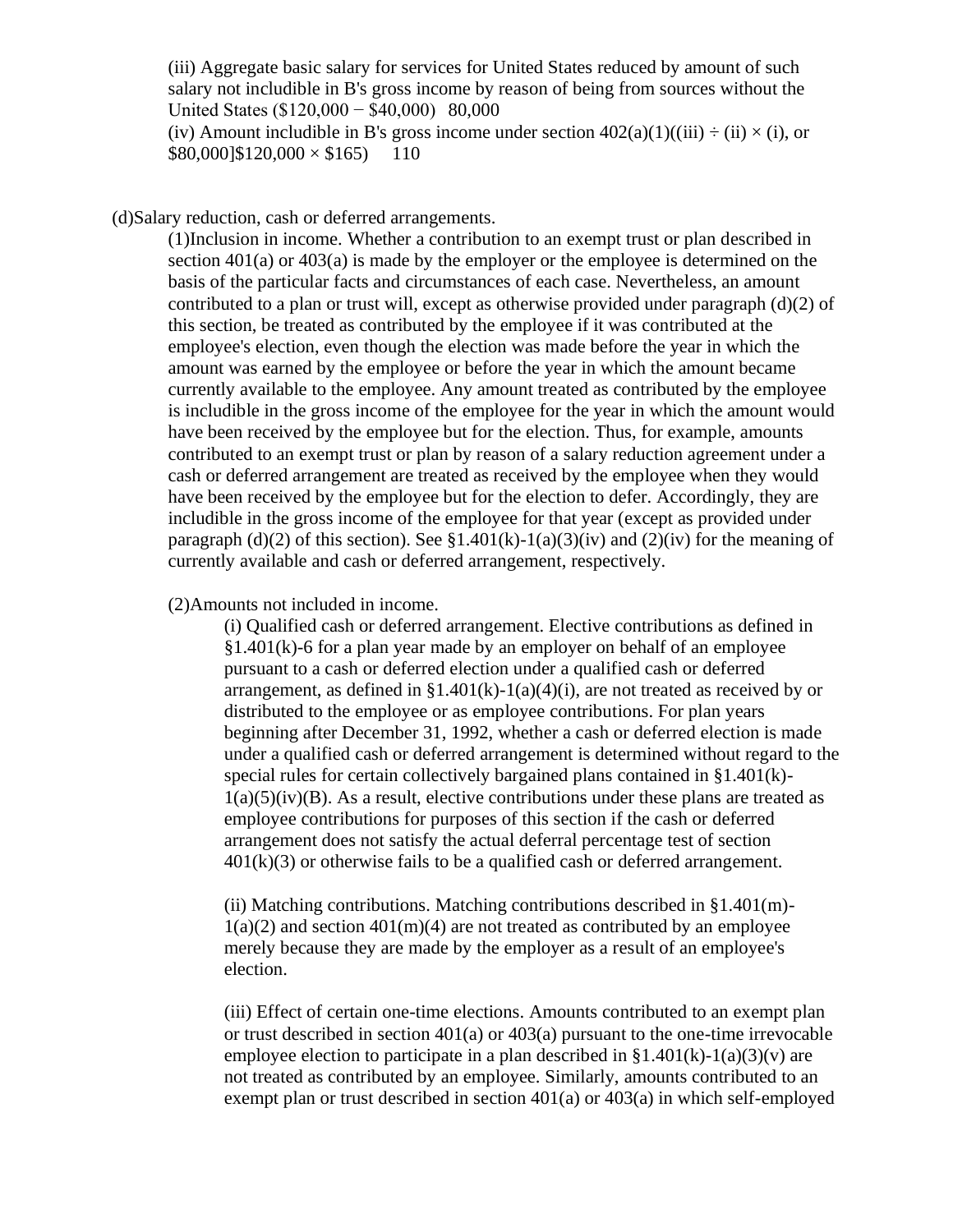individuals may participate pursuant to the one-time irrevocable election described in  $\S1.401(k)-1(a)(3)(v)(B)$  are not treated as contributed by an employee.

# (3)Effective date and transition rules.

(i) Effective date. In the case of a plan or trust that does not include a salary reduction or cash or deferred arrangement in existence on June 27, 1974, this paragraph applies to taxable years ending after that date.

(ii) Transition rule for cash or deferred arrangements in existence on June 27, 1974.

(A) General rule. In the case of a plan or trust that includes a salary reduction or a cash or deferred arrangement in existence on June 27, 1974, this paragraph applies to plan years beginning after December 31, 1979 (or, in the case of a pre-ERISA money purchase plan, as defined in §1.401(k)-6, plan years beginning after July 18, 1984). For plan years beginning prior to January 1, 1980 (or, in the case of a pre-ERISA money purchase plan, plan years beginning before July 19, 1984), the taxable year of inclusion in gross income of the employee of any amount so contributed by the employer to the trust is determined in a manner consistent with Rev. Rul. 56-497, 1956-2 CB 284, Rev. Rul. 63-180, 1963-2 CB 189, and Rev. Rul. 68-89, 1968-1 CB 402.

(B) Meaning of cash or deferred arrangement in existence on June 27, 1974. A cash or deferred arrangement is considered as in existence on June 27, 1974, if, on or before that date, it was reduced to writing and adopted by the employer (including, in the case of a corporate employer, formal approval by the employer's board of directors and, if required, shareholders), even though no amounts had been contributed pursuant to the terms of the arrangement as of that date.

(iii) Reasonable interpretation for plan years beginning after 1979 and before 1992. For plan years beginning after December 31, 1979 (or in the case of a pre-ERISA money purchase plan, plan years beginning after July 18, 1984) and before January 1, 1992, a reasonable interpretation of the rules set forth in section 401(k) (as in effect during those years) may be relied upon to determine whether contributions were made under a qualified cash or deferred arrangement.

(iv) Special rule for collectively bargained plans. For plan years beginning before January 1, 1993, a nonqualified cash or deferred arrangement will be treated as satisfying section  $401(k)(3)$  solely for purposes of paragraph  $(d)(2)(i)$  of this section if it is part of a plan (or portion of a plan) that automatically satisfies section  $401(a)(4)$  under  $$1.401-1(a)(5)(iv)(B)$ , relating to certain collectively bargained plans.

(v) Special rule for governmental plans. For plan years beginning before the later of January 1, 1996, or 90 days after the opening of the first legislative session beginning on or after January 1, 1996, of the governing body with authority to amend the plan, if that body does not meet continuously, in the case of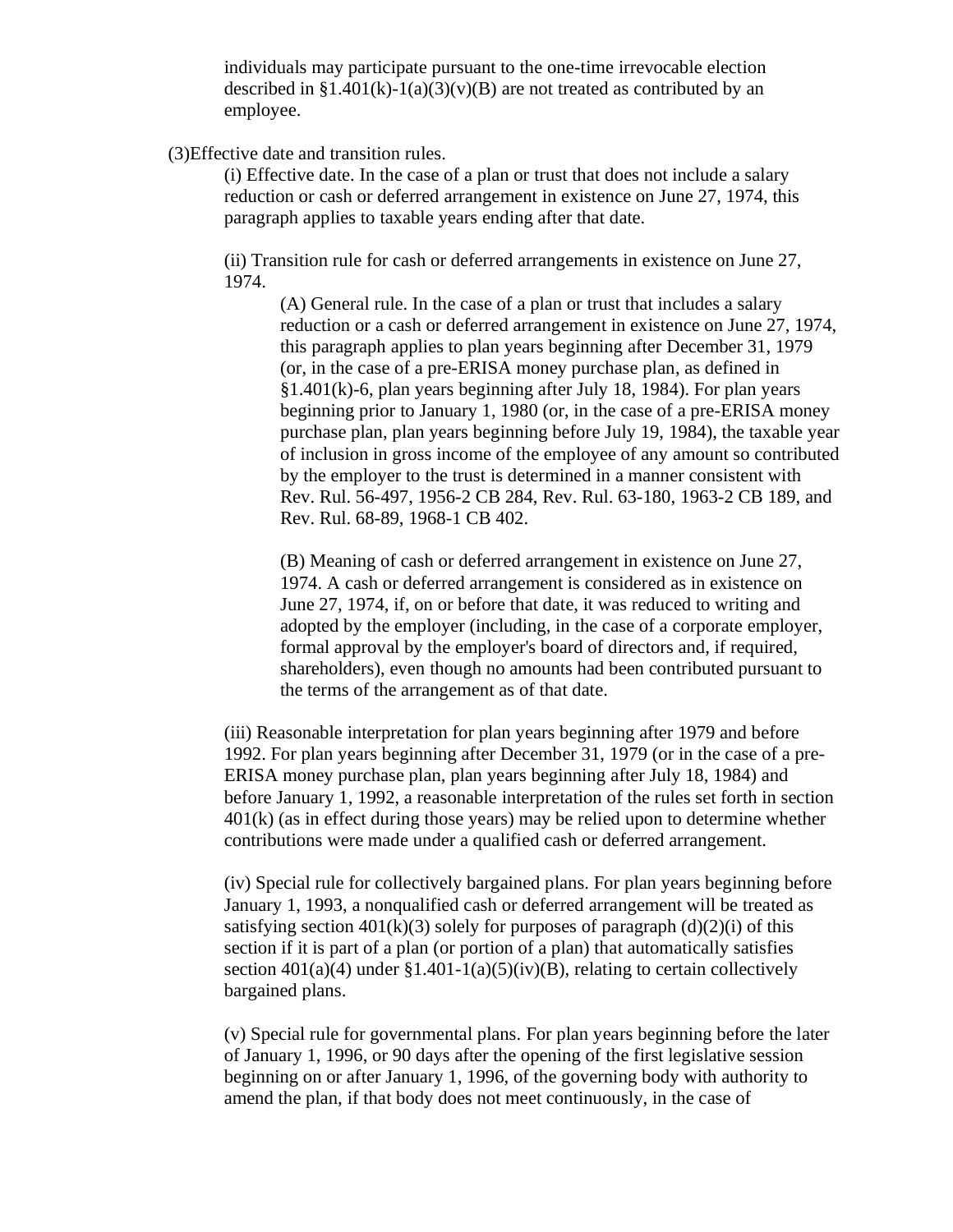governmental plans described in section 414(d), a nonqualified cash or deferred arrangement will be treated as satisfying section  $401(k)(3)$  solely for purposes of paragraph  $(d)(2)(i)$  of this section if it is part of a plan adopted by a state or local government before May 6, 1986. For purposes of this paragraph  $(d)(3)(v)$ , the term governing body with authority to amend the plan means the legislature, board, commission, council, or other governing body with authority to amend the plan.

(e)Medical, accident, etc. benefits paid from a qualified pension, annuity, profit-sharing, or stock bonus plan.

(1)Payment of premiums.

(i) General rule. Except as provided in paragraph  $(e)(1)(iii)$  of this section, a payment made from a qualified trust that is a premium for accident or health insurance (including a qualified long-term care insurance contract under section 7702B) constitutes a distribution under section 402(a) to the participant for whose benefit the premium is charged. The amount of the distribution equals the amount of the premium charged against the participant's benefits under the plan. If a defined contribution plan pays these premiums from a current year contribution or forfeiture that has not been allocated to a participant's account, then the amount of the premium for each participant is treated as first being allocated to the participant and then charged against the participant's benefits under the plan, so that the amount of the distribution is treated in the same manner as determined under the preceding sentence. Except as provided in paragraphs  $(e)(2)$  and  $(e)(3)$ of this section, a distribution described in this paragraph (e)(1) is not excludable from gross income.

(ii) Treatment of amounts received through accident or health insurance. To the extent that the payment of a premium for accident or health insurance constitutes a distribution under this paragraph  $(e)(1)$ , amounts received through accident or health insurance are neither paid by the employer nor attributable to contributions by the employer that are excludable from the gross income of the employee. Accordingly, to the extent the premium for accident or health insurance constitutes a distribution under this paragraph  $(e)(1)$ , amounts received through the accident or health insurance for personal injuries or sickness are excludable from gross income under section  $104(a)(3)$  and are not treated as distributions from the plan. If those amounts are paid to the plan instead of to the employee, those amounts are treated as having been paid to the employee and then contributed by the employee to the plan (and must satisfy the qualification requirements applicable to employee contributions).

(iii) Exception for disability insurance that replaces retirement contributions. The rules of paragraph  $(e)(1)(i)$  of this section do not apply to the payment made from a qualified trust that is a premium paid to an insurance company for a contract providing for payment of benefits to be made to the trust in the event of an employee's inability to continue employment with the employer due to disability, provided that the payment of benefits with respect to the employee's account for each year does not exceed the reasonable expectation of the annual contributions that would have been made to the plan on the employee's behalf for the period of disability within that year, reduced by any other contributions made on the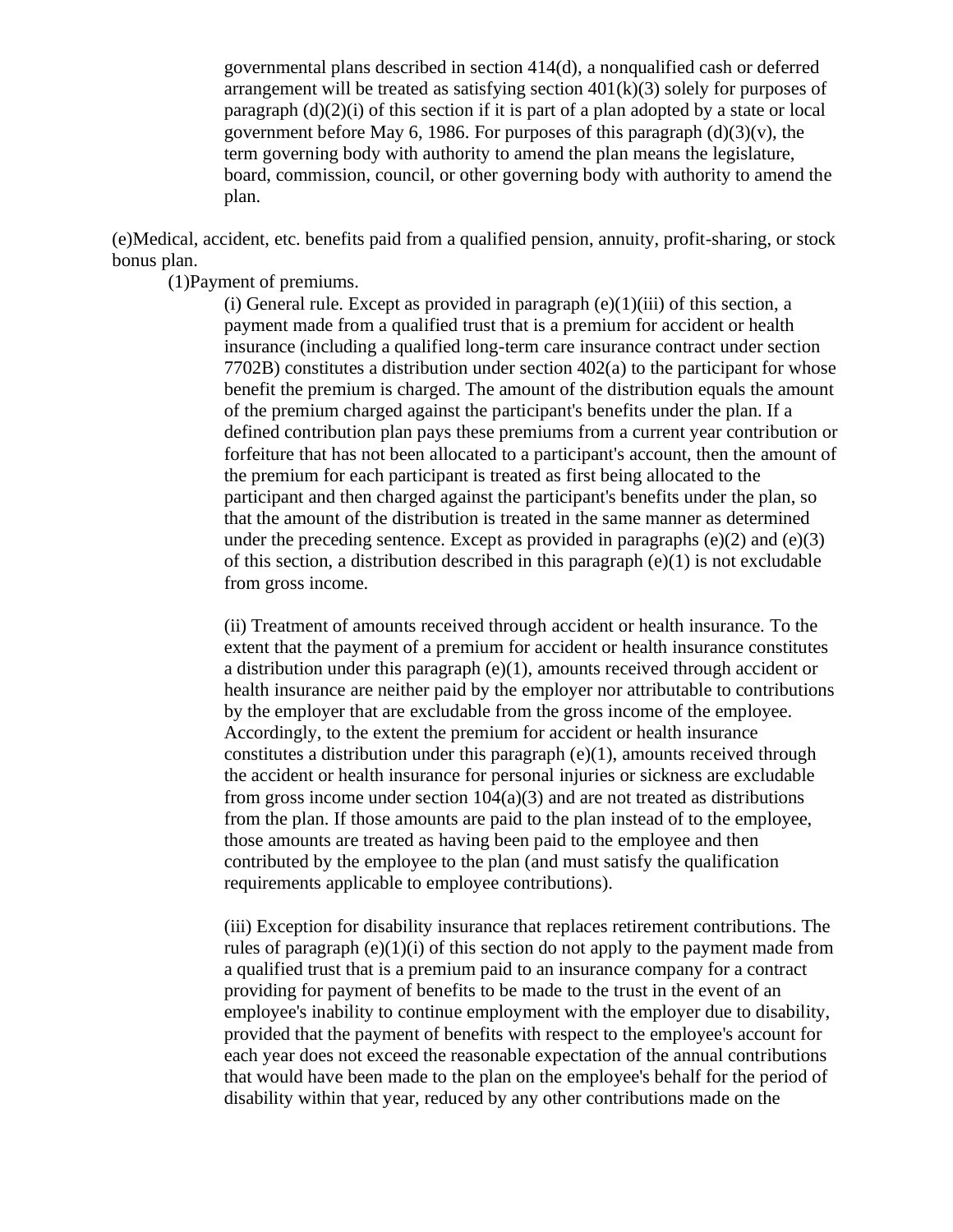employee's behalf for the period of disability within that year. The payment of premiums described in the preceding sentence is not treated as a distribution under section 402(a), but instead constitutes incidental accident or health insurance as provided in  $\S1.401-1(b)(1)(ii)$ . The Commissioner may issue rules of general applicability in revenue rulings, notices, or other guidance published in the Internal Revenue Bulletin further describing the tax treatment of disability coverage described in this paragraph  $(e)(1)(iii)$ .

(2)Medical benefits for retired employees provided under an account described in section 401(h). The payment of medical benefits under a pension or annuity plan from an account described in section 401(h) is treated in the same manner as a payment of accident or health benefits attributable to employer contributions, or employer-provided coverage under an accident or health plan. See §1.401-14(a) for the definition of medical benefits described in section 401(h). Accordingly, amounts applied for the payment of accident or health benefits, or for the payment of accident or health coverage, from a section 401(h) account are not includible in the gross income of the participant on whose behalf such contributions are made to the extent they are excludible from gross income under section 104, 105, or 106.

(3)Distributions to eligible retired public safety officers. See section 402(l) (and any guidance issued under section 402(l)) for a limited exclusion from gross income for distributions used to pay for certain accident or health premiums (including premiums for qualified long-term care insurance contracts). This limited exclusion applies to eligible retired public safety officers, as defined in section 402(l)(4)(B).

(4)Effect of distribution of insurance premiums on plan qualification. See  $\S 1.401 - 1(b)(1)$ for rules concerning the types and amount of medical coverage and benefits that are permitted to be provided under a plan that is part of a trust described in section 401(a). For example,  $$1.401-1(b)(1)(ii)$  provides that a profit-sharing plan is primarily a plan of deferred compensation, but the amounts allocated to the account of a participant may be used to provide incidental accident or health insurance for the participant and the participant's family. See also section  $401(k)(2)(B)$  for certain restrictions on the distribution of elective contributions.

(5)Applicability to beneficiaries and alternate payees. This paragraph (e) applies to the payment of premiums charged against the benefits of a beneficiary or an alternate payee in the same manner as the payment of premiums charged against the account of a participant.

(6)Examples. The provisions of this paragraph (e) are illustrated by the following examples:

Example (1).

(i) Facts. Employer A sponsors a profit-sharing plan qualified under section 401(a). The plan provides solely for non-elective employer profit-sharing contributions. The plan's trustee enters into a contract with a third-party insurance carrier to provide health insurance for certain plan participants. The insurance contract provides for the payment of medical expenses incurred by those participants. The plan limits the amounts used to provide medical benefits to comply with the incidental benefit rules. The trustee makes monthly payments of \$1,000 to pay the premiums due for Participant P's health insurance